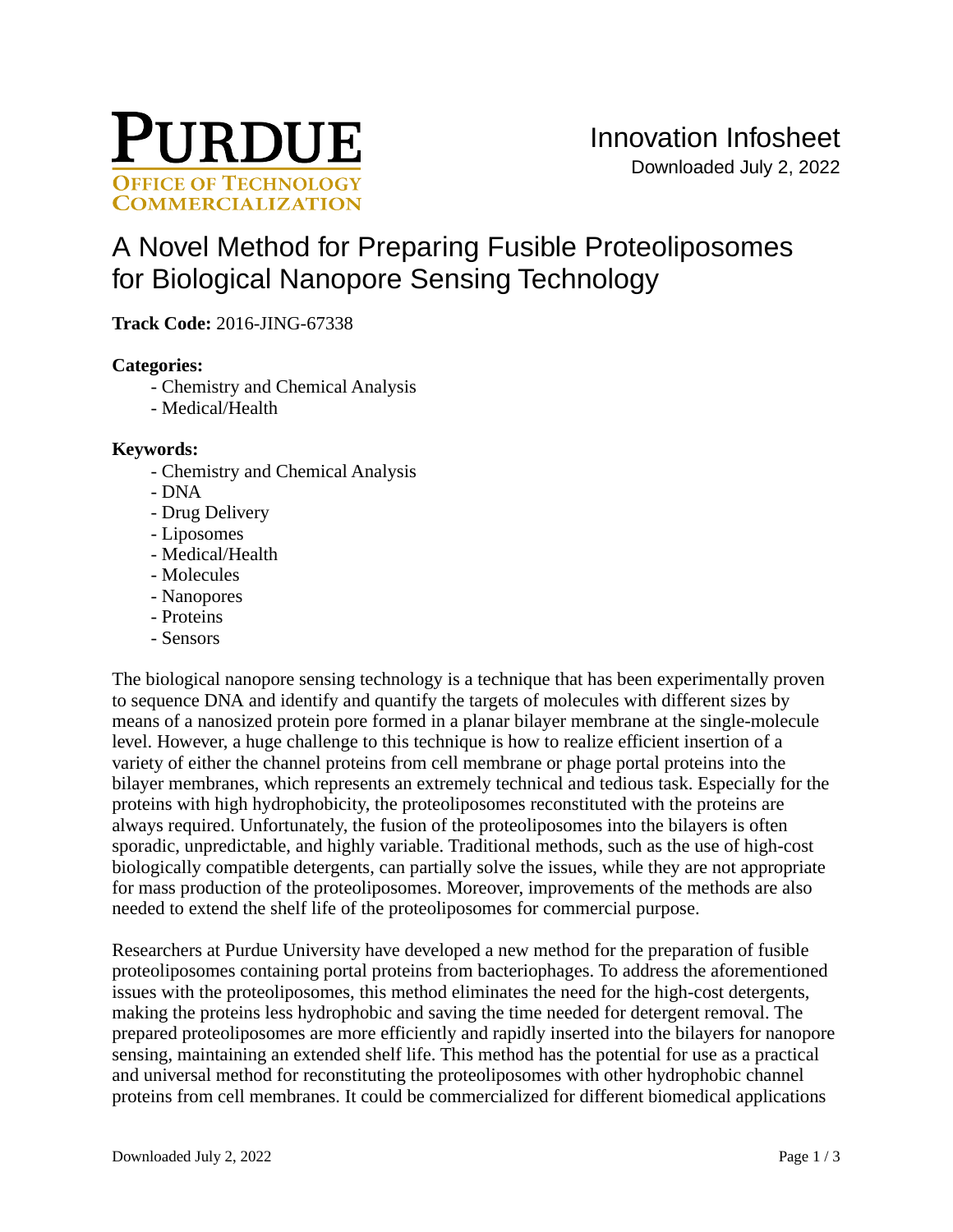and enhance nanotechnology, biophysics, microbiology, and pharmaceutical research & development.

Advantages:

-Increased the protein stability in the proteoliposomes

- -Adjustable and highly efficient fusion of channel proteins into bilayer membranes
- -Better liposome longevity, easing storage and transport

-Universal, simple, and practical

Potential Applications: -Biomedical applications such as nanopore sensing technology and liposome assisted drugdelivery systems -Enhance research areas that use proteoliposomes

**People:** 

- Jing, Peng (Project leader)

#### **Intellectual Property:**

**Application Date:** September 20, 2018 **Type:** DIV-Patent **Country of Filing:** United States **Patent Number:** 10,859,561 **Issue Date:** December 8, 2020

**Application Date:** January 5, 2017 **Type:** Utility Patent **Country of Filing:** United States **Patent Number:** 10,107,791 **Issue Date: October 23, 2018** 

**Application Date:** January 5, 2016 **Type:** Provisional-Patent **Country of Filing:** United States **Patent Number:** (None) **Issue Date:** (None)

**Application Date:** December 1, 2015 **Type:** Provisional-Patent **Country of Filing:** United States **Patent Number:** (None) **Issue Date:** (None)

#### **Contact OTC:**

Purdue Office of Technology Commercialization The Convergence Center 101 Foundry Drive, Suite 2500 West Lafayette, IN 47906